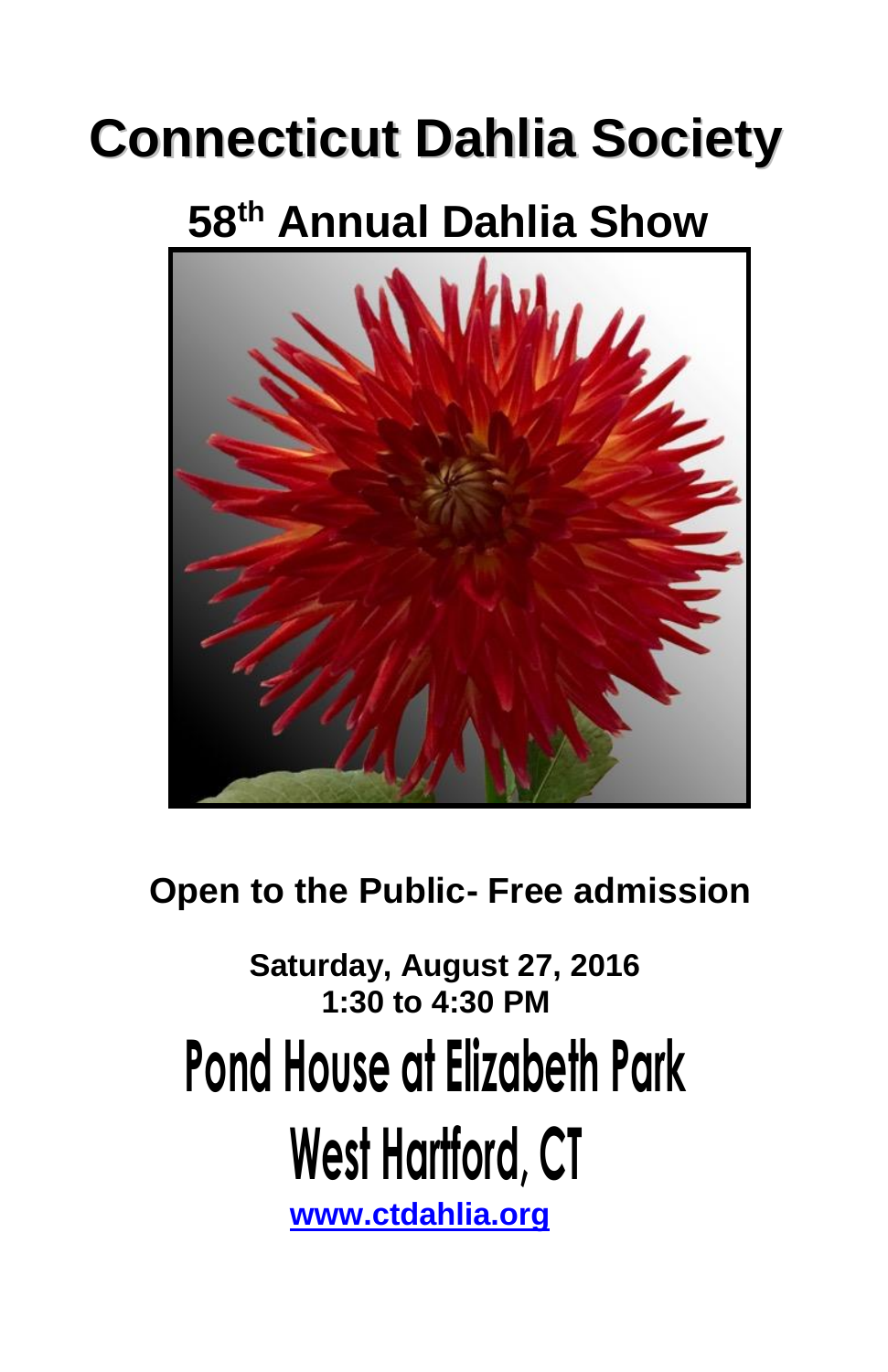#### **Connecticut Dahlia Society Officers**

| President             | Marjorie Schnerr<br>mrschnerr@sbcglobal.net             |
|-----------------------|---------------------------------------------------------|
| Vice President        | Jesse Peterson<br>jessepj@sbcglobal.net                 |
| Secretary             | <b>Barbara LaRochelle</b><br>andrebarbara@comcast.net   |
| Treasurer             | Sal Corio<br>srcorio@hotmail.com                        |
| Editor                | Marilyn Lonergan<br>marilon7@hotmail.com                |
|                       | <b>Show Committee</b>                                   |
| Chairman              | Jesse Peterson                                          |
| Judges                | Marge Schnerr                                           |
| Clerks                | Sal Corio                                               |
| <b>Show Secretary</b> | <b>Melanie Dumont</b>                                   |
| Classification        | Marge Schnerr                                           |
| Court of Honor        | Jesse Peterson, Trish Gimbrone,<br><b>Elise Bennett</b> |
| Photography           | Marilyn Lonergan                                        |
| Publicity             | <b>Melanie Dumont</b>                                   |
| Refreshments          | Marge Schnerr                                           |
| Luncheon              | Sal Corio                                               |
| Sergeant at Arms      | Nick Paternostro                                        |

*Cover Photo: AC Abby, B Cactus, Flame Red/Yellow, 2012 Origination of Ken Greenway. Winner of the American Dahlia Society, 2015 Stanley Johnson Medal and the 2012 Derrill Hart Medal.*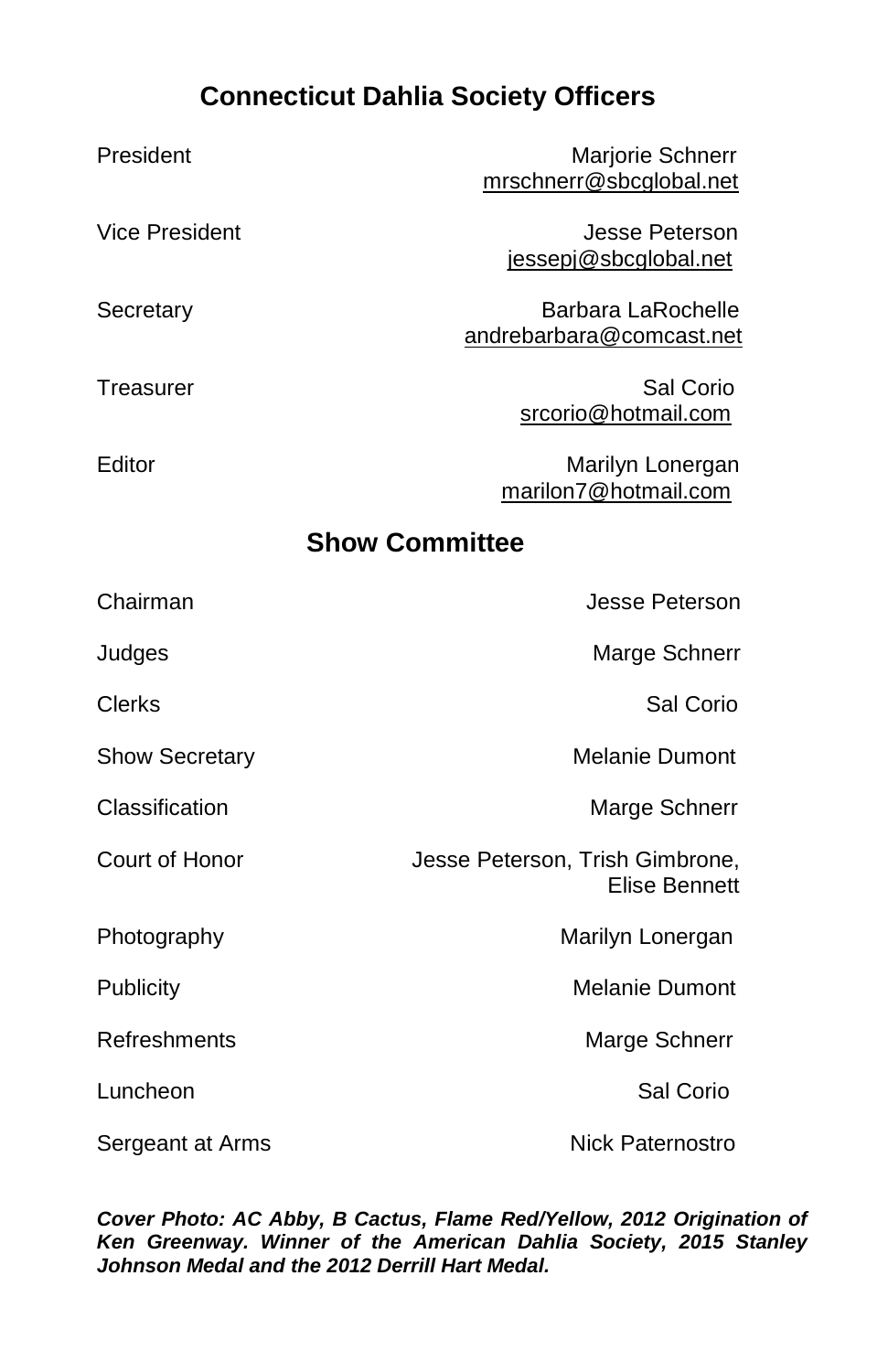## *Welcome to the Connecticut Dahlia Society's 58th Annual Show*

#### Greetings!

Welcome to our 58<sup>th</sup> Annual Show. We are happy to stage this show in order to demonstrate the magnificence of the dahlia in all of its formations and colors.

We have exhibitors participating here from all of New England, New York and New Jersey and we thank them for traveling the distance to come here with their blooms.

The Connecticut Dahlia Society also has two display gardens here in Elizabeth Park for the visitors to enjoy. They are maintained by our dedicated growers so please stop by to see them.

We encourage membership in our society and have members who are willing to share their growing techniques. Our members can be identified by their name tags. They will be willing to answer any of your questions.

Enjoy the show and we hope that you may decide to grow dahlias along with us.

*Marjorie Schnerr. CDS President*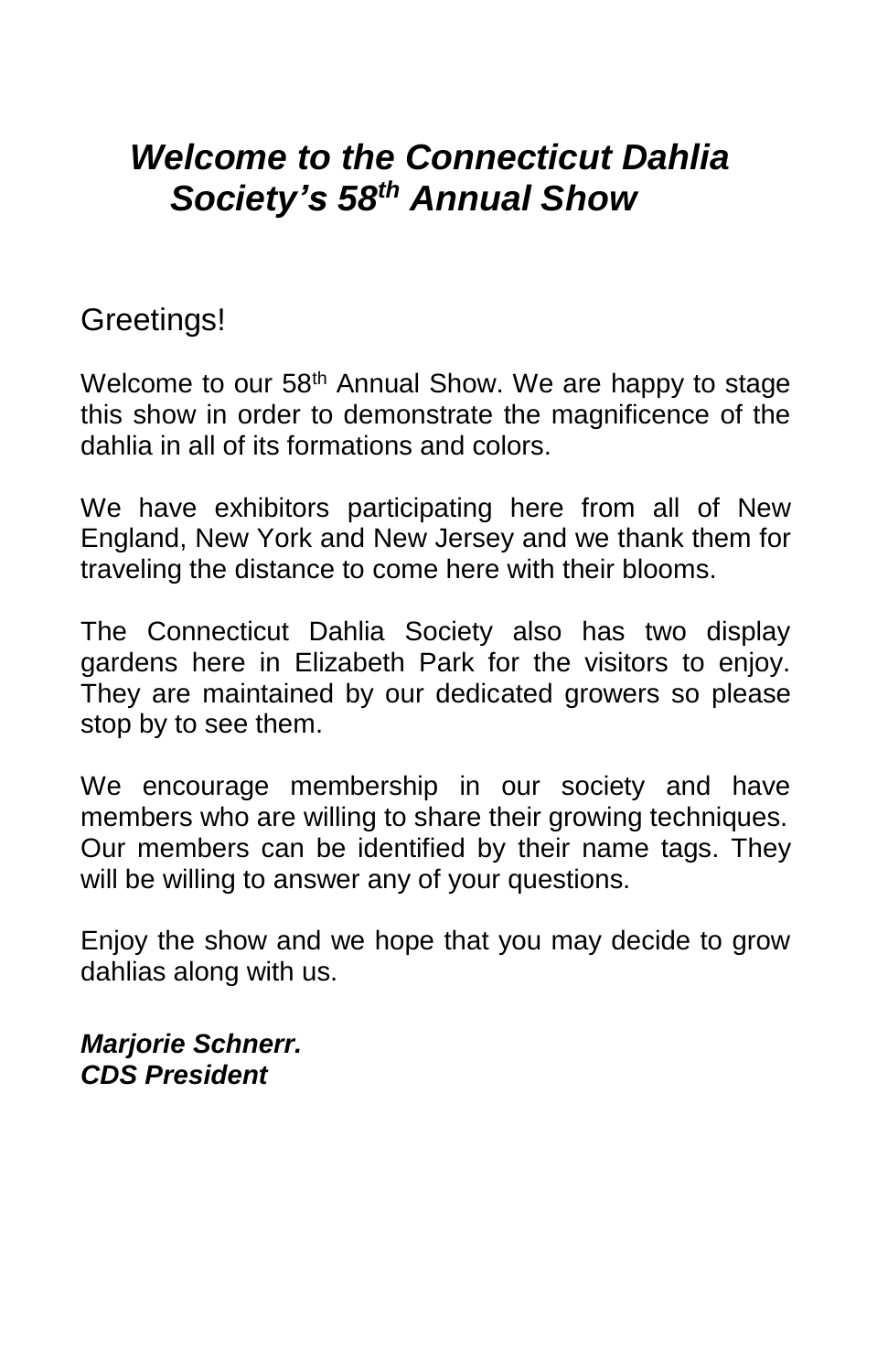## **General Show Rules**

- 1. Entries may be staged from 6 PM to 9 PM Friday, August 26th and from 7 AM to 11 AM on Saturday, August 27th. Prizes will be awarded on Saturday afternoon.
- 2. **Judging will start at 11:00 AM**. Only necessary judges and show officials will be allowed on the exhibition floor during the judging.
- 3. All exhibitors must register in the **Exhibitors Registry.** The show is open to all exhibitors and no entry fee is charged.
- 4. Exhibitors will be allowed to make **unlimited entries of the same variety in a class, except where noted**. Each entry must be exhibited under the name of the grower.
- 5. **Only the use of show containers provided by the CDS is permitted in the specimen bloom classes**.
- 6. **All dahlia specimen bloom classes must possess at least one set of leaves.**
- 7. The same dahlia variety is required in all 3 bloom classes and the three blooms must be staged in a single container.
- 8. Artificial support above the top of the container, wires within the stalk or added unattached foliage is not permitted.
- 9. The name of the exhibitor or any indication of their identity must not be visible during the judging process. Entry tags must remain closed until all judging is completed for tri-color section winners and higher awards are selected. **Only NADC entry tags are to be used.**
- 10. All blooms staged in CDS containers become the property of the CDS. Entries cannot be removed from the show before the close.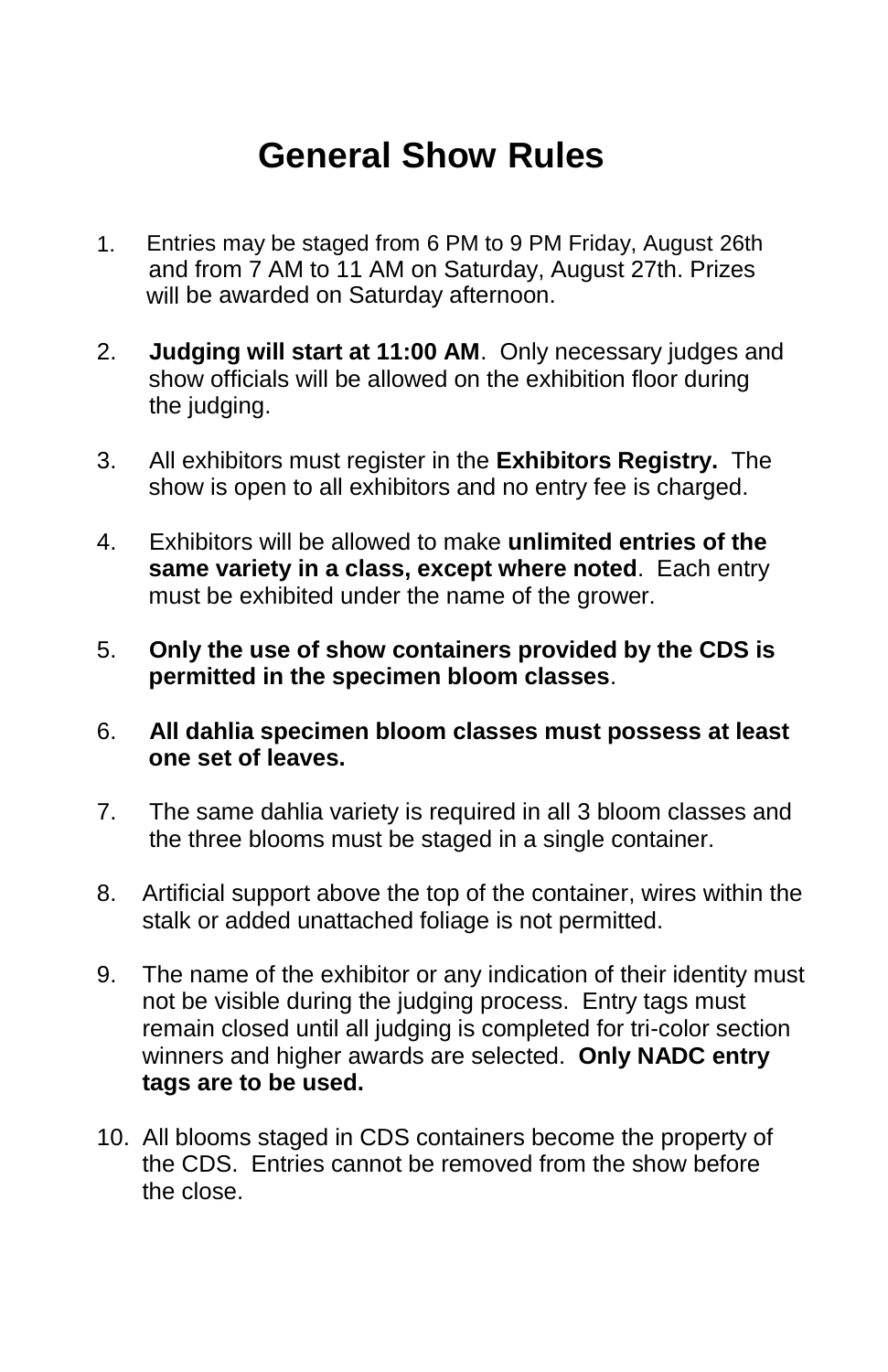## **General Show Rules**

- 11. Entries must be correctly labeled with the cultivar name. Incorrectly labeled named entries will be disqualified. Unnamed seedlings must have the growers ID number.
- 12. Exhibitors entering cultivars not listed in the ADS 1999-2007 Composite Listing or later Classification Handbooks must complete the form **"Senior Judge Classification Recommendation for Unclassified Varieties**. This form must be submitted to the Judge's Chairman. See 2016 *ADS Classification and Handbook of Dahlias*, page 99.
- 13. Judges will award blue ribbons only if an entry is worthy of consideration for contention for a tri-color award. Second and third awards may be made in the absence of a blue ribbon winner.
- 14. **All judge's decisions are final.**
- 15. **ADS Seedling Bench Evaluation.** See the rules for this section in the "2016 *Classification and Handbook of Dahlias"* pages 95 & 96.
- 16. A Novice grower is defined as an exhibitor who has never won a tri-color award in any ADS affiliated dahlia show.
- 17. The CDS is not responsible for loss or damage to exhibits or personal property, but will exercise the utmost care to protect exhibits. Baskets and vases should be labeled with the exhibitor's name and address for proper return.
- 18. The CDS Show Committee reserves the right to make additional rules or changes to the schedule if necessary and the right to remove from the show tables before or after judging, any entry it considers to be in poor condition.
- 19. Any problems with the judging are to be brought to the attention of the Chairman of the Judges.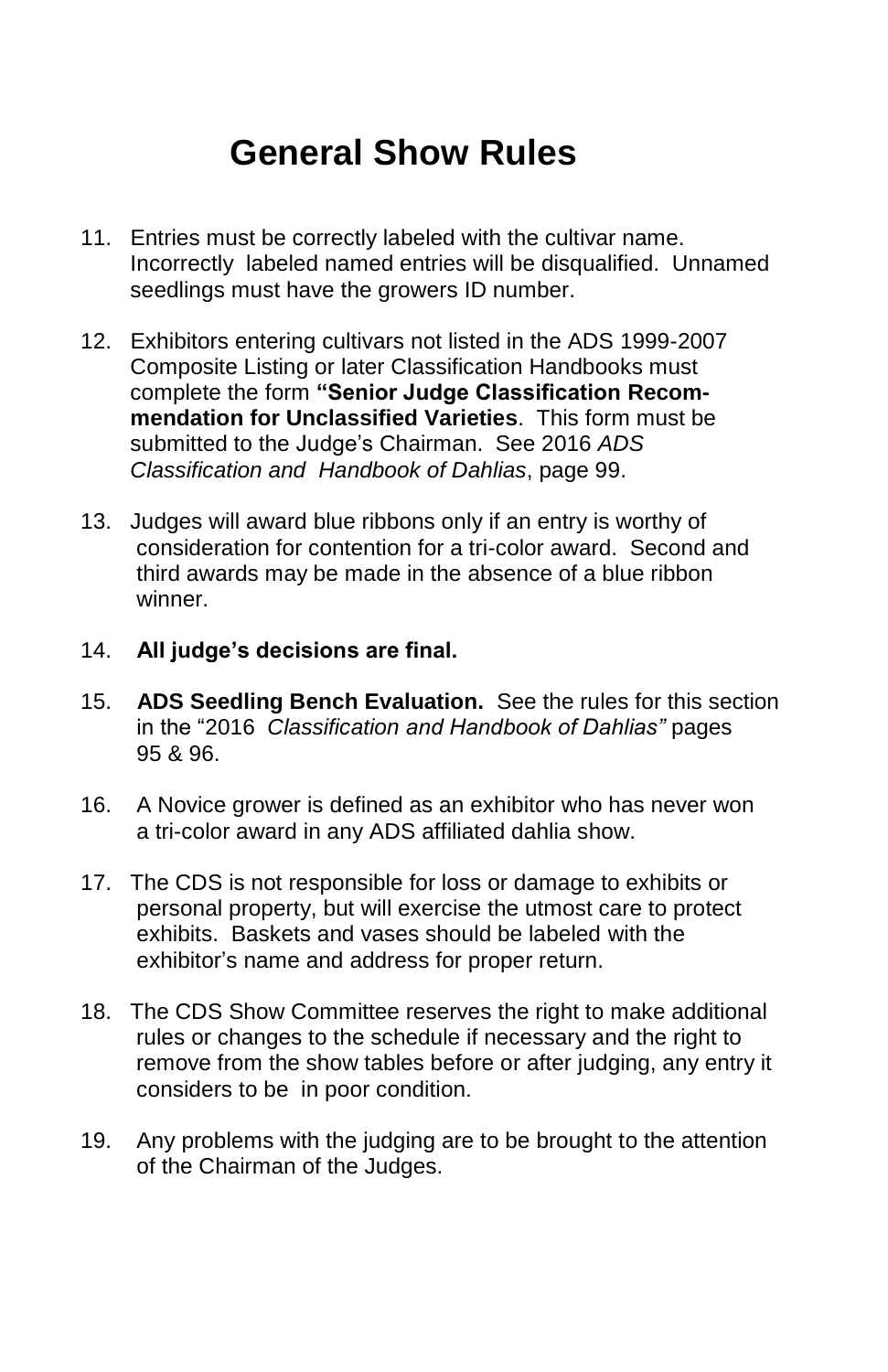#### **ADS Dahlia Classification and Number Guide**

*Copies are available at the registrar's desk or reference the 2016 ADS Classification and Handbook of Dahlias*

| <b>Open Sections</b>                          |                            |       |                              |  |
|-----------------------------------------------|----------------------------|-------|------------------------------|--|
| 1 AA                                          | (FD) (ID) (SC) (C/IC/LC)   | 3AA   | (FD/ID) (SC/C/IC/LC)         |  |
| 1A                                            | $(FD)$ (ID) (SC) (C/IC/LC) | 3A    | (FD/ID) (SC/C/IC/LC)         |  |
| 1 B                                           | (FD) (ID) (SC) (C/IC) (LC) | 3B    | $(FD/ID)$ $(SC/C/IC)$ $(LC)$ |  |
| 1 BB                                          | (FD) (ID) (SC) (C/IC) (LC) | 3BB   | $(FD/ID)$ $(SC/C/IC)$ $(LC)$ |  |
| 1 MIN                                         | $(FD)$ (ID) (SC) (C/IC/LC) | 3 MIN | (FD/ID) (SC/C/IC/LC)         |  |
| Ball - 1 & 3 Bloom                            |                            |       |                              |  |
| Miniature Ball - 1 & 3 Bloom                  |                            |       |                              |  |
| Pompon - 1 & 3 Bloom                          |                            |       |                              |  |
| Stellar - 1 & 3 Bloom                         |                            |       |                              |  |
| Waterlily - 1 & 3 Bloom                       |                            |       |                              |  |
| Peony - 1 & 3 Bloom                           |                            |       |                              |  |
| Anemone - 1 & 3 Bloom                         |                            |       |                              |  |
| Collarette - 1 & 3 Bloom                      |                            |       |                              |  |
| Single - 1 & 3 Bloom                          |                            |       |                              |  |
| Mignon Single - 1 & 3 Bloom                   |                            |       |                              |  |
| Orchid - 1 & 3 Bloom                          |                            |       |                              |  |
| Orchette - 1 & 3 Bloom                        |                            |       |                              |  |
| Novelty Open (NO) - 1 & 3 Bloom               |                            |       |                              |  |
| Novelty Fully Double (NX) - 1 & 3 Bloom       |                            |       |                              |  |
| Micro- 1 Bloom, Fully Double, 2.5" and under  |                            |       |                              |  |
| Micro- 1 Bloom, Open Centered, 2.5" and under |                            |       |                              |  |

#### **Special Sections**

**2016 New Introduction** - 1 AA/A/B, 1 BB or smaller

#### **Largest Bloom in Show**

**Novice** - 1 AA/A, 1 B/BB, 1 Min or smaller

**Junior** (age 17 and under) - 1 (AA/A/B), 1 BB or smaller

**Connecticut State Origination -** 1 Bloom (AA/A), (B/BB), 1 All other forms

(You can find a complete list of CT originations on our website, www.ctdahlia.org)

**Waterlily bouquet**

**Floral Bouquet**

**Floating Waterlily**

**Best Undissemninated Seedling -** 1st, 2nd or 3rd year

**ADS Seedling Bench Evaluation**

**\*Special Section** -- Best "Chimicum Julia" - 1 Bloom\*

\*Limited to 1 entry per exhibitor

**Special Section - Novice - "Best 1AA/A", 1B/BB, 1 Min or Smaller**

| <b>Basket Section</b>        |                       |  |
|------------------------------|-----------------------|--|
| AA, A, B                     | 5 Blooms              |  |
| BB, BALL, MB, ST, WL         | 7 Blooms              |  |
| Miniature, Pom, Novelty (NX) | 9 Blooms              |  |
| Open-centered                | 9 Blooms              |  |
| Mignon Single                | 13 Blooms             |  |
| <b>Best Basket in Show</b>   | Best of all tri-color |  |

**winners** Mixed colors of the same formation and extra foliage permitted Dahlia foliage required with additional dahlia and non-dahlia foliage enhancement permitted. Label basket bottom for return.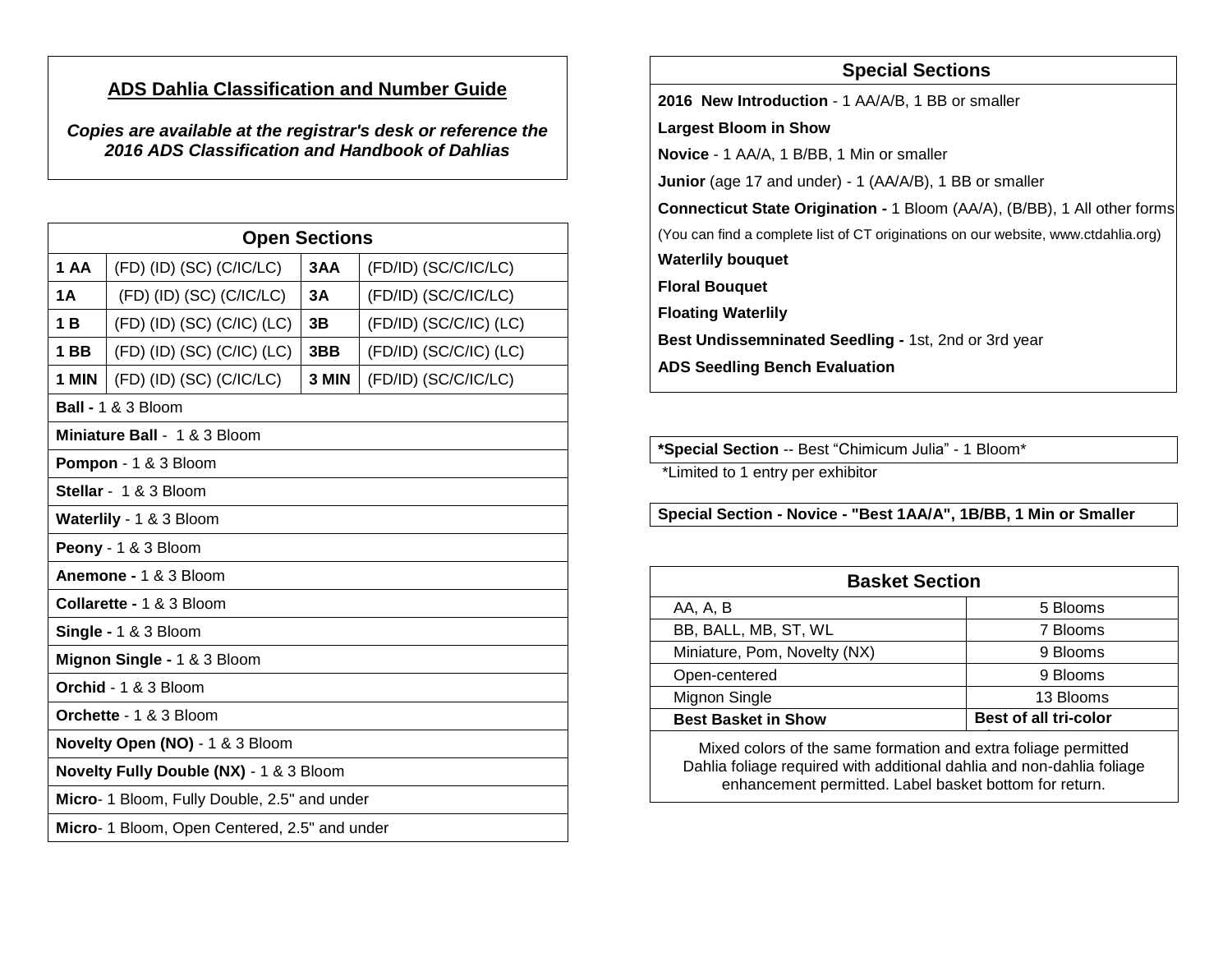## **Court of Honor**

 **Bold type = major award**

**King of the Show – Paul Smith, Our Founder, Memorial Award Best Single AA**

**Queen of the Show – Harold Schnerr, Sr. Memorial Award Best Single A**

**Prince of the Show – Mr. & Mrs. Walter Hardisty Memorial Award Best Single B**

**Princess of the Show- Best Single BB**

**Duchess of the Show**- **Best Single Miniature**

**Best Bloom of "Chimicum Julia" Patsy Paternostro Memorial**

Best AA – 1 Bloom FD, ID, SC, (C/IC/LC)

Best 3 AA – (FD/ID) - Tekla Tedesco Memorial Award

Best 3 AA – (SC/C/IC/LC)

Best A - 1 Bloom FD, ID, SC, (C/IC/LC)

Best 3 A - 3 Blooms, (FD/ID) Best 3 A - 3 Blooms, (SC/ C/IC/LC)

Best B - 1 Bloom FD, ID, SC, (C/IC), LC Best 3 B - 3 Blooms (FD/ ID) (SC/C/IC), LC

Best BB - 1 Bloom FD, ID, SC, (C/IC), LC Best 3 BB - (FD/ID), (SC/C/IC), LC

Best Miniature - 1 Bloom FD, ID, SC, (C/IC/ LC) Best Miniature - 3 Blooms (FD/ID), (SC/ C/IC/ LC)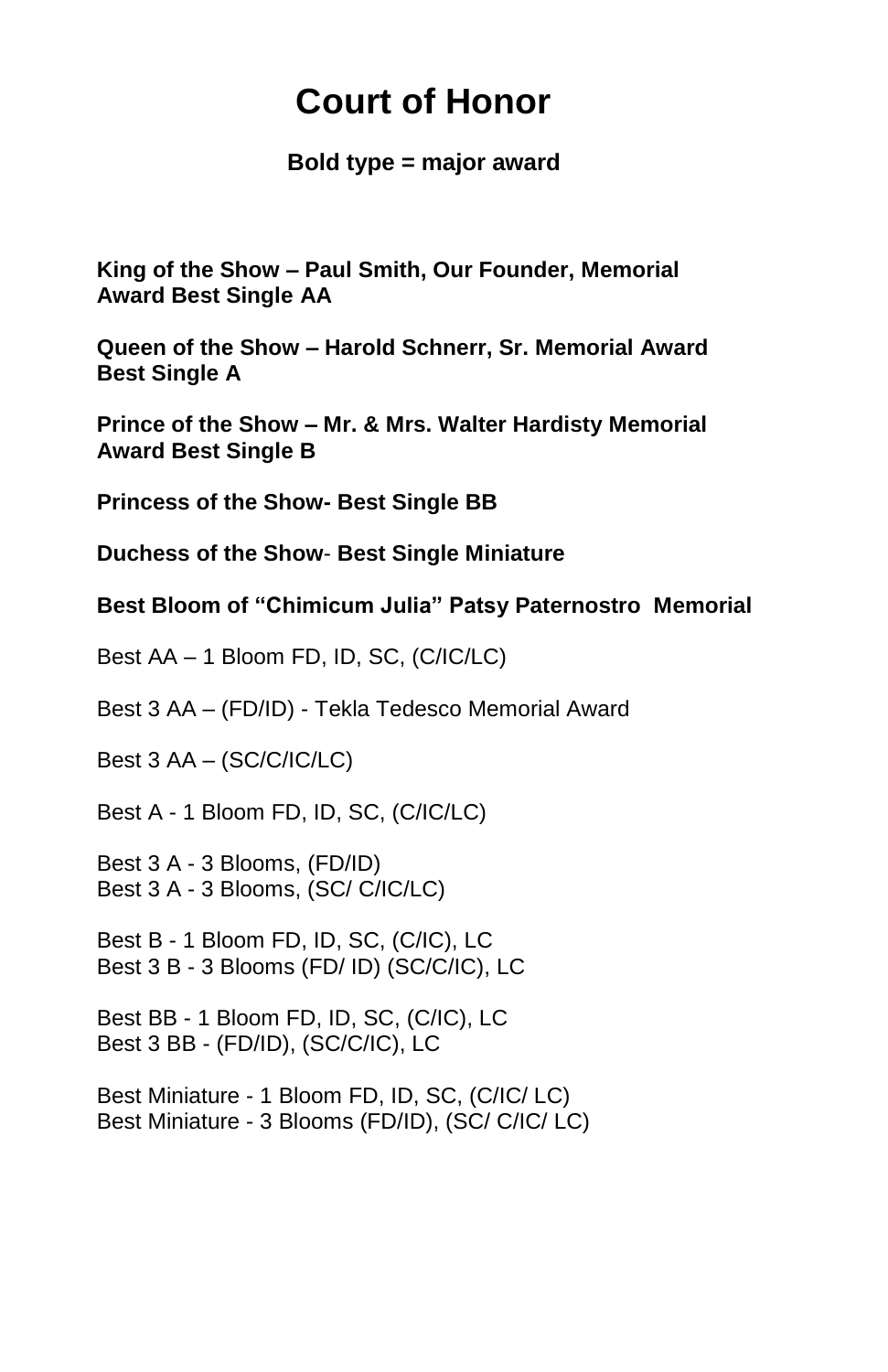Best Ball – 1 Bloom- 1 and 3 Blooms

Best Miniature Ball – 1 Bloom and 3 Blooms

Best Pompon – 1 and 3 Blooms

Best Stellar – 1 and 3 Blooms

Best Waterlily – 1 and 3 Blooms

Best Novelty Fully Double, Peony, Anemone, Novelty Open, Collarette,Orchid, Orchette, Single, Mignon Single–1and 3 Blooms

Best Micro Dahlia - 1 Fully Double and 1 Open Centered-

Best Dahlia Baskets – 13 Sections

#### **Best Basket in Show from the tri-color winners**

Waterlily Bouquet – Chester Beutler Memorial

Floral Bouquet

Best Floating Waterlily Dahlia

Best 2016 Introductions – 1 Bloom (AA/A/B) and (1BB or Smaller)

Connecticut Originations – 1 Bloom AA/A, B/BB, any other form

Largest in Show – diameter x depth from any section

Novice Section – 1 Bloom (AA/A), (B/BB), (Miniature or smaller)

Junior Sections – 1 Bloom (AA/A/B), (BB or smaller)

Best Undisseminated Seedling – ADS Bronze Medal Certificate

ADS Seedling Bench Evaluation – Seedling Achievement Ribbon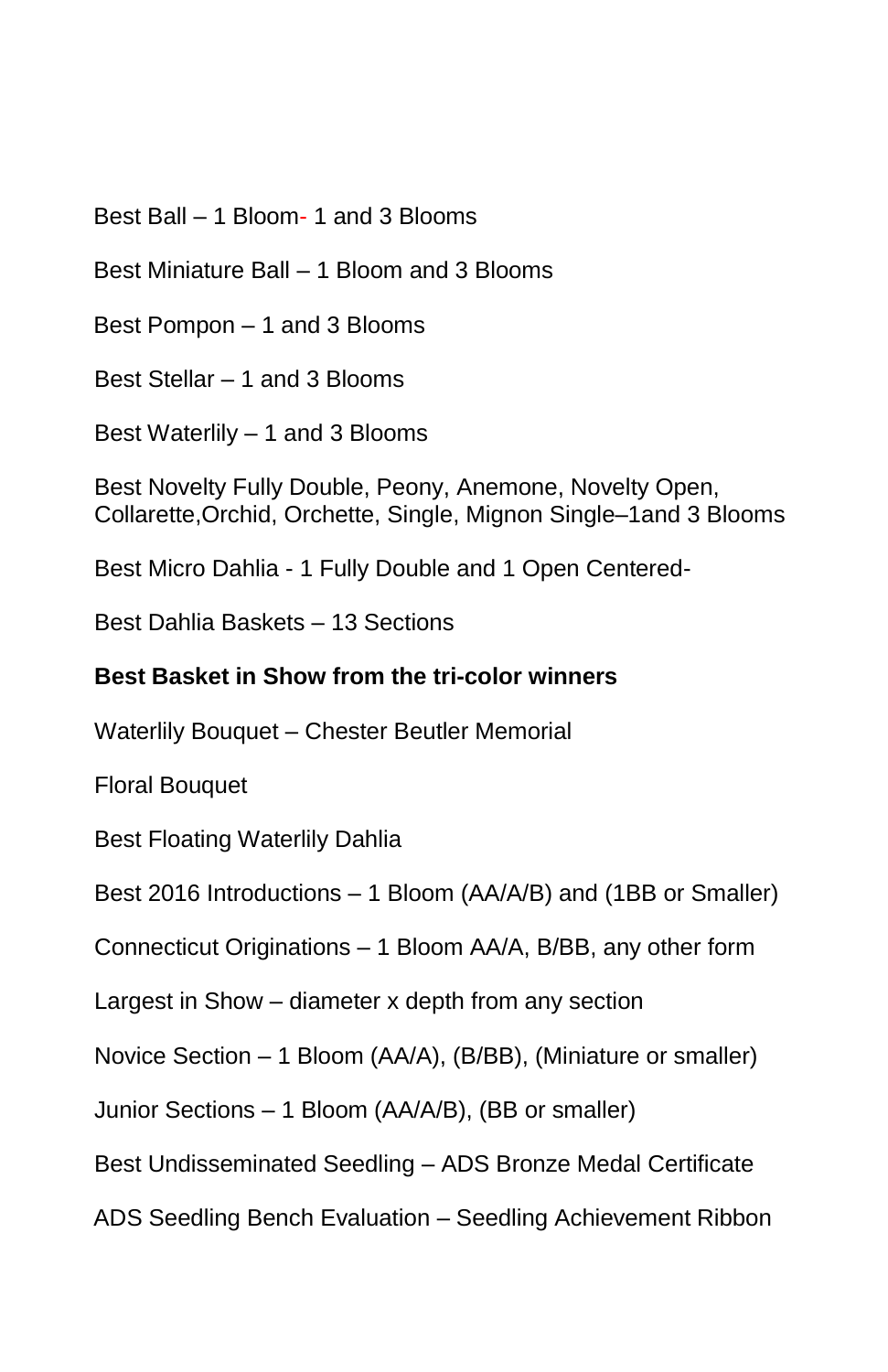## **SPECIAL SECTIONS**

#### *WATERLILY BOUQUET- Chester Beutler Memorial*

Waterlily dahlias must predominate

#### *FLORAL BOUQUET*

Dahlias must predominate

#### *FLOATING WATERLILY*

A single "waterlily" bloom floating in a clear glass bowl no larger than 12 inches in diameter. Additional dahlia foliage may be used.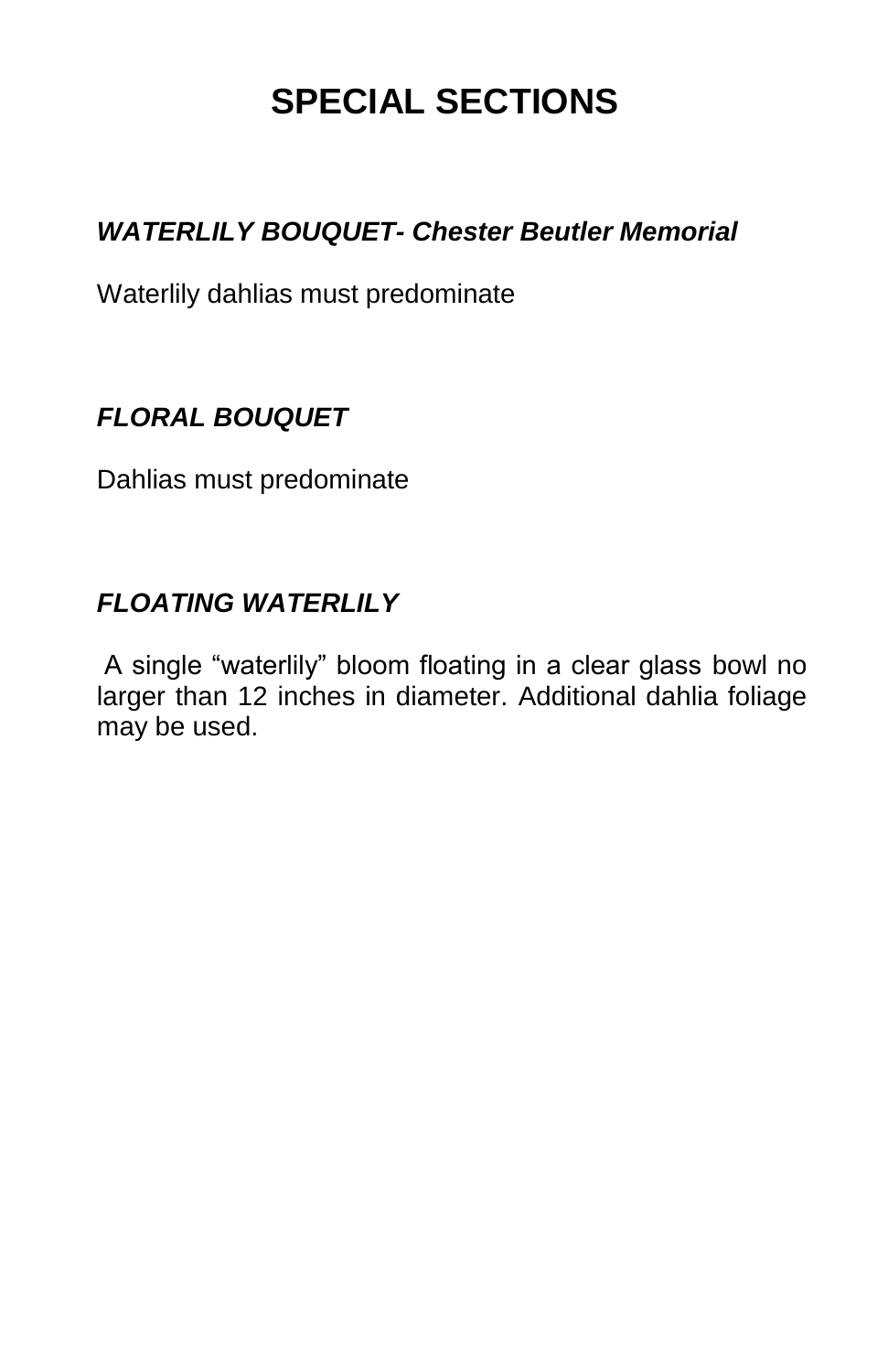### **Prize Donors**

Mr. & Mrs. David Crockett Mr. Jesse Peterson Mr. & Mrs. James Dumont Mr. Stephen Ruttkamp Mr. & Mrs. Joseph Jasonis Miss Marjorie Schnerr Mr. & Mrs. Gary Johnson Ms. Marcie Sener Dr. & Mrs. Richard Kayne Mr. & Mrs. Eliot Sterling Mr. Dennis Kirchner Mrs. Marilyn Wardell

Mr. Ed Bonci & Pam Jenson Mr. & Mrs. Andre LaRochelle Mr. & Mrs.Tom Cleere . Mr. & Mrs. William Lonergan Mrs. Barbara Collier Mr. & Mrs. Nick Paternostro

### **Booster Donors**

- 
- 
- Mr. & Mrs. Tom Cleere Ms. Lisa Martin
- Mr. & Mrs. James Dumont Mr. David Murphy
- 
- Mr. & Mrs. Gary Johnson Mr. Jesse Peterson
- Dr. & Mrs. Richard Kayne Mr. Stephen Ruttkamp
- 

Mr. Ed Bonci & Pam Jenson Mr. & Mrs. Andre LaRochelle

- Mr. & Mrs. Ralph Capuano Mr. & Mrs. William Lonergan
	-
	-
- Mr. & Mrs. Joseph Jasonis Mr. & Mrs. Nick Paternostro
	-
	-
- Mr. Dennis Kirchner Miss Marjorie Schnerr